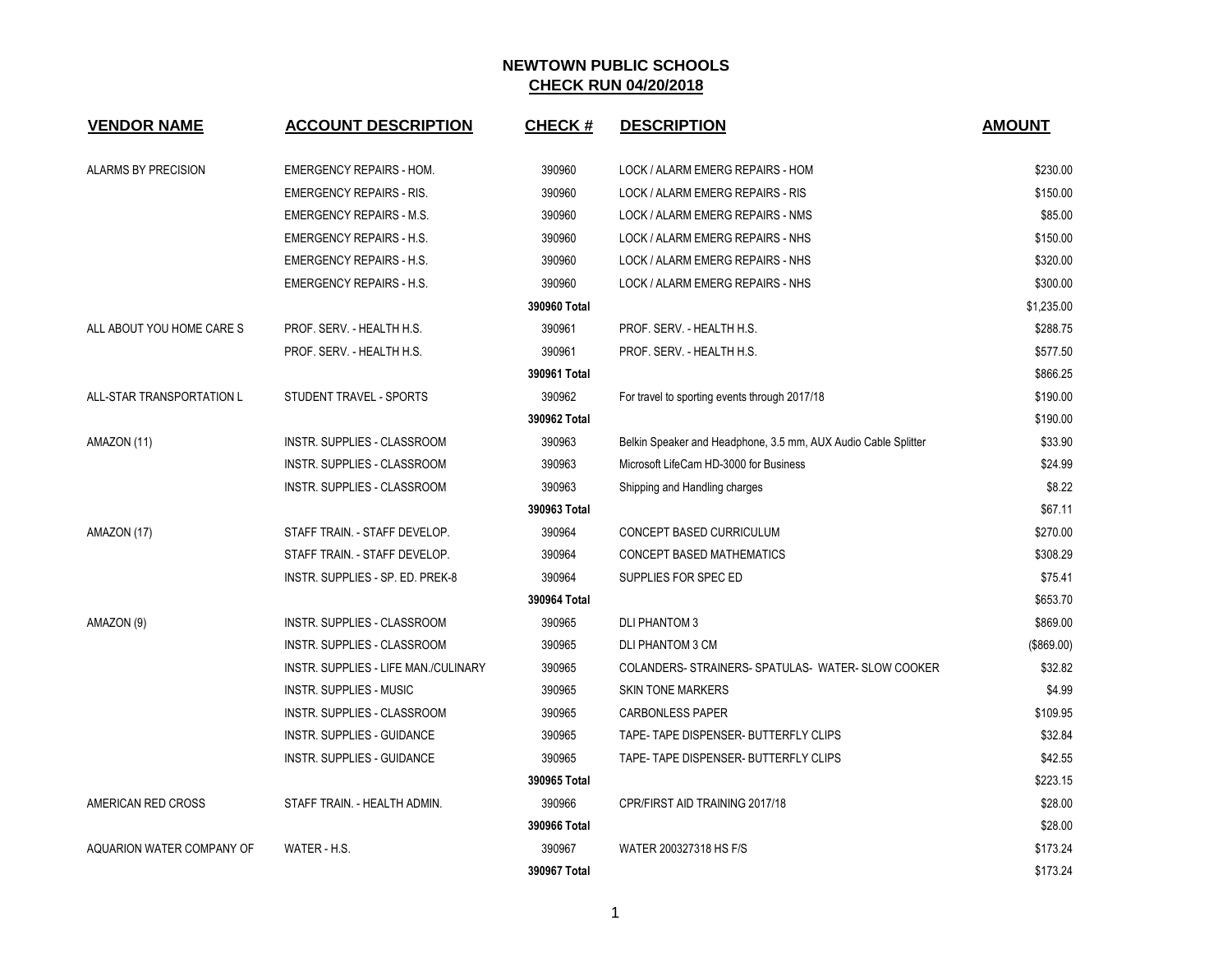| <b>VENDOR NAME</b>                   | <b>ACCOUNT DESCRIPTION</b>       | <b>CHECK#</b> | <b>DESCRIPTION</b>                                  | <b>AMOUNT</b> |
|--------------------------------------|----------------------------------|---------------|-----------------------------------------------------|---------------|
| ARC-O-ROOTER LLC                     | <b>EMERGENCY REPAIRS - S.H.</b>  | 390968        | SNAKE DRAIN - SH                                    | \$300.00      |
|                                      |                                  | 390968 Total  |                                                     | \$300.00      |
| ASSOCIATED REFUSE HAULERS            | <b>REFUSE REMOVAL</b>            | 390969        | EXTRA DUMPSTER - NHS                                | \$400.15      |
|                                      |                                  | 390969 Total  |                                                     | \$400.15      |
| AUDIO VIDEO TECHNOLOGIES             | REPAIRS - INFO. TECH.            | 390970        | Repairs of cables, installation of projectors, etc. | \$250.00      |
|                                      |                                  | 390970 Total  |                                                     | \$250.00      |
| AUTO HOME COMMERCIAL                 | <b>EMERGENCY REPAIRS - H.</b>    | 390971        | PA SYSTEM / CLOCK REPAIRS - HAWL                    | \$290.06      |
|                                      | <b>EMERGENCY REPAIRS - RIS.</b>  | 390971        | PA SYSTEM / CLOCK REPAIRS - RIS                     | \$89.95       |
|                                      |                                  | 390971 Total  |                                                     | \$380.01      |
| <b>BAGEL DELIGHT</b>                 | OTHER SUPPLIES - STAFF DEVELOP.  | 390972        | BAGELS (84501)                                      | \$188.90      |
|                                      | OTHER SUPPLIES - STAFF DEVELOP.  | 390972        | BAGELS (84501)                                      | \$198.90      |
|                                      | OTHER SUPPLIES - STAFF DEVELOP.  | 390972        | BAGELS (84501)                                      | \$109.90      |
|                                      |                                  | 390972 Total  |                                                     | \$497.70      |
| <b>BILL FLOOD GOLF</b>               | <b>INSTR. SUPPLIES - SPORTS</b>  | 390973        | Rental of Golf Lab for NHS Boys Golf Team Tryout    | \$480.00      |
|                                      |                                  | 390973 Total  |                                                     | \$480.00      |
| <b>BUILDERS HARDWARE</b>             | <b>B&amp;G SUPPLIES - MAINT.</b> | 390974        | <b>KEY BLANKS - MAINT SUPPLIES</b>                  | \$472.50      |
|                                      |                                  | 390974 Total  |                                                     | \$472.50      |
| CANON FINANCIAL SERVICES             | COPIER RENTAL - CLASSROOM        | 390975        | 4TH QTR. OF COPIER CONTRACT 2017/18 - HAW           | \$2,475.59    |
|                                      | COPIER RENTAL - CLASSROOM        | 390975        | 4TH QTR. OF COPIER CONTRACT 2017/18 - S/H           | \$3,961.13    |
|                                      | COPIER RENTAL - CLASSROOM        | 390975        | 4TH QTR. OF COPIER CONTRACT 2017/18 - M/G           | \$2,971.08    |
|                                      | <b>COPIER RENTAL - CLASSROOM</b> | 390975        | 4THQTR OF COPIER CONTRACT 2017/18 - HOM             | \$2,475.59    |
|                                      | COPIER RENTAL - CLASSROOM        | 390975        | 4TH QTR. OF COPIER CONTRACT 2017/18 - RIS           | \$5,846.32    |
|                                      | COPIER RENTAL - CLASSROOM        | 390975        | 4TH QTR. OF COPIER CONTRACT 2017/18 - M/S           | \$7,650.81    |
|                                      | COPIER RENTAL - CLASSROOM        | 390975        | 4TH QTR. OF COPIER CONTRACT 2017/18 - H/S           | \$16,382.56   |
|                                      | COPIER RENTAL - BUS. SERV.       | 390975        | 4TH QTR. OF COPIER CONTRACT 2017/18 - C/O           | \$3,828.91    |
|                                      |                                  | 390975 Total  |                                                     | \$45,591.99   |
| CHAINSAWS UNLIMITED,                 | <b>REPAIRS - MAINT.</b>          | 390976        | <b>SNOW BLOWER REPAIR</b>                           | \$836.70      |
|                                      | <b>B&amp;G SUPPLIES - MAINT.</b> | 390976        | <b>BACKPACK BLOWER - RIS</b>                        | \$509.95      |
|                                      |                                  | 390976 Total  |                                                     | \$1,346.65    |
| <b>CLEAR CUT TREE &amp; LAWN SER</b> | <b>EMERGENCY REPAIRS - H.</b>    | 390977        | TREE CUTTING FROM STORM DAMAGE - HAWL               | \$1,870.00    |
|                                      |                                  | 390977 Total  |                                                     | \$1,870.00    |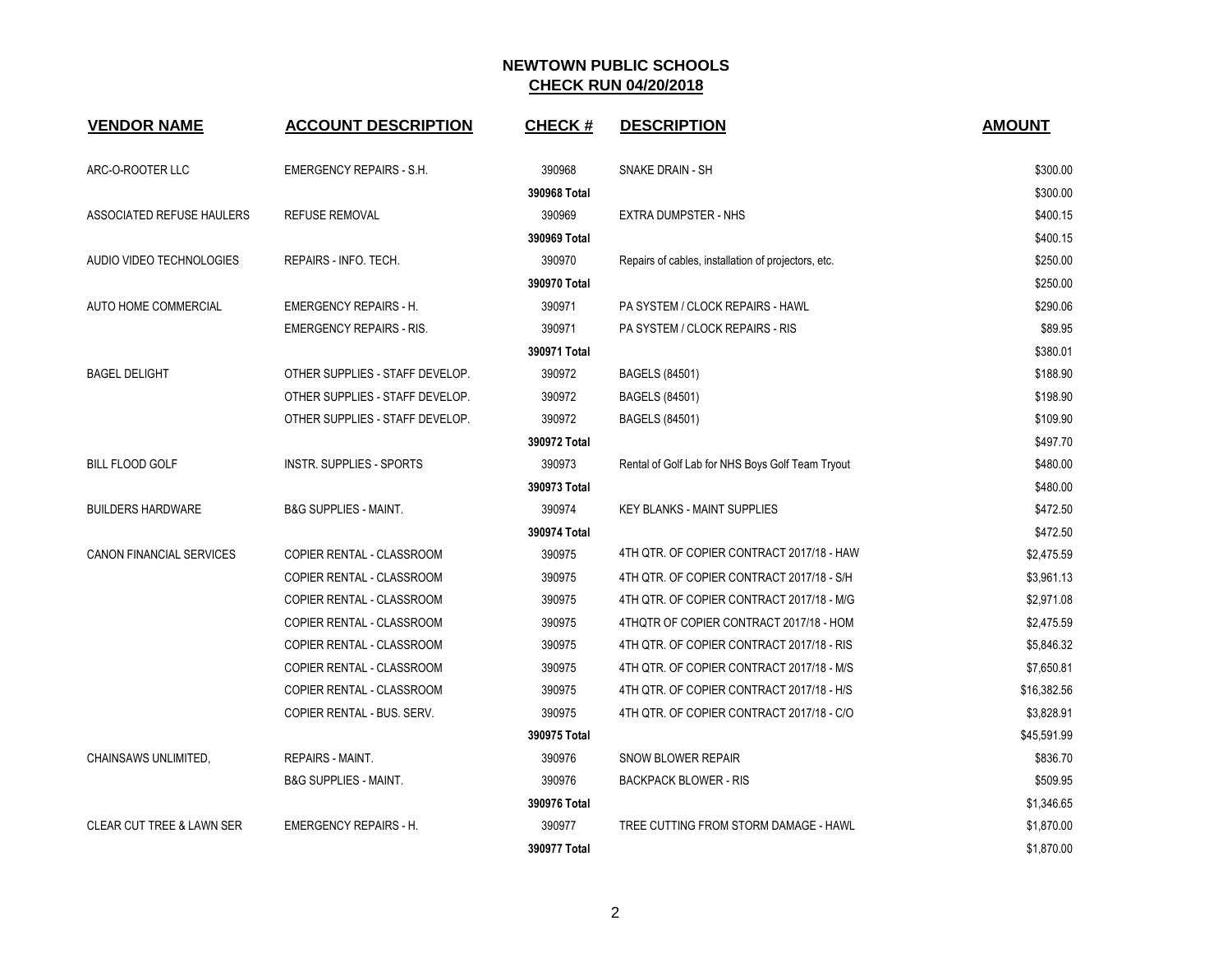| <b>VENDOR NAME</b>              | <b>ACCOUNT DESCRIPTION</b>          | <b>CHECK#</b> | <b>DESCRIPTION</b>                                | <b>AMOUNT</b> |
|---------------------------------|-------------------------------------|---------------|---------------------------------------------------|---------------|
| CONN CUSTOM AQUATICS LLC        | B. & G. REPAIRS - H.S.              | 390978        | INSTALL VAC ALERT SYSTEM ON POOL - NHS            | \$1,610.00    |
|                                 | <b>EMERGENCY REPAIRS - H.S.</b>     | 390978        | SWIMMING POOL REPAIR - NHS                        | \$309.56      |
|                                 |                                     | 390978 Total  |                                                   | \$1,919.56    |
| CONNEC-TO-TALK                  | PROF. SERV. - PSYCH/MED. EVAL.      | 390979        | BCBA CONSULT 04/10-04/13/18                       | \$1,912.50    |
|                                 | PROF. SERV. - PSYCH/MED. EVAL.      | 390979        | ABA SERV 04/09-04/13/18                           | \$1,400.00    |
|                                 |                                     | 390979 Total  |                                                   | \$3,312.50    |
| CONNECTICUT TICK CONTROL        | <b>B&amp;G CONTRACTED SERV.</b>     | 390980        | FALL TICK CONTROL - ALL SCHOOLS                   | \$5,640.00    |
|                                 |                                     | 390980 Total  |                                                   | \$5,640.00    |
| <b>PRIVATE</b>                  | TUITION - OUT-OF-DISTRICT           | 390981        | TUITION - OUT-OF-DISTRICT                         | \$1,100.00    |
|                                 |                                     | 390981 Total  |                                                   | \$1,100.00    |
| <b>EASTERN WATER SOLUTIONS</b>  | <b>B&amp;G CONTRACTED SERV.</b>     | 390982        | CERTIFIED WATER OPERATOR AGREEMENT - 2017-2018    | \$2,413.99    |
|                                 |                                     | 390982 Total  |                                                   | \$2,413.99    |
| ELITE ROOFING & RESTORATION     | <b>EMERGENCY REPAIRS - H.</b>       | 390983        | <b>ROOF REPAIRS - HAWL</b>                        | \$2,264.62    |
|                                 | <b>EMERGENCY REPAIRS - M.G.</b>     | 390983        | ROOF REPAIRS - MG                                 | \$2,379.00    |
|                                 |                                     | 390983 Total  |                                                   | \$4,643.62    |
| <b>F &amp; M ELECTRICAL SUP</b> | <b>B&amp;G SUPPLIES - MAINT.</b>    | 390984        | LED LIGHTING - MAINT SUPPLIES                     | \$238.51      |
|                                 |                                     | 390984 Total  |                                                   | \$238.51      |
| <b>FAIR AUTO SUPPLY</b>         | <b>REPAIRS - MAINT.</b>             | 390985        | <b>MAINT VEHICLE REPAIR PARTS</b>                 | \$89.99       |
|                                 | REPAIRS - MAINT.                    | 390985        | <b>MAINT VEHICLE REPAIR PARTS</b>                 | \$16.27       |
|                                 | REPAIRS - MAINT.                    | 390985        | <b>MAINT VEHICLE REPAIR PARTS</b>                 | \$91.20       |
|                                 | <b>REPAIRS - MAINT.</b>             | 390985        | <b>MAINT VEHICLE REPAIR PARTS</b>                 | \$79.46       |
|                                 |                                     | 390985 Total  |                                                   | \$276.92      |
| FOUNDATION FOR CHILDREN         | STAFF TRAIN. - ELEM.                | 390986        | Registration for Critical Issues in School Health | \$145.00      |
|                                 |                                     | 390986 Total  |                                                   | \$145.00      |
| <b>GADSON, CHRISTOPHER</b>      | <b>B&amp;G SUPPLIES - CUSTODIAL</b> | 390987        | SHOES (80674)                                     | \$149.98      |
|                                 |                                     | 390987 Total  |                                                   | \$149.98      |
| HAT CITY PAPER & SUP            | <b>B&amp;G SUPPLIES - CUSTODIAL</b> | 390988        | FOAM SOAP, LYSOL, BOWL MOPS - CUST                | \$2,285.00    |
|                                 | <b>B&amp;G SUPPLIES - CUSTODIAL</b> | 390988        | PAPER PRODUCTS - CUST SUPPLIES                    | \$7,576.00    |
|                                 |                                     | 390988 Total  |                                                   | \$9,861.00    |
| HINE BROTHERS                   | REPAIRS - MAINT.                    | 390989        | MAINT TRUCK PLOW REPAIR - 58NT                    | \$264.94      |
|                                 | REPAIRS - MAINT.                    | 390989        | MAINT TRUCK PLOW REPAIR - 58NT                    | \$518.21      |
|                                 |                                     | 390989 Total  |                                                   | \$783.15      |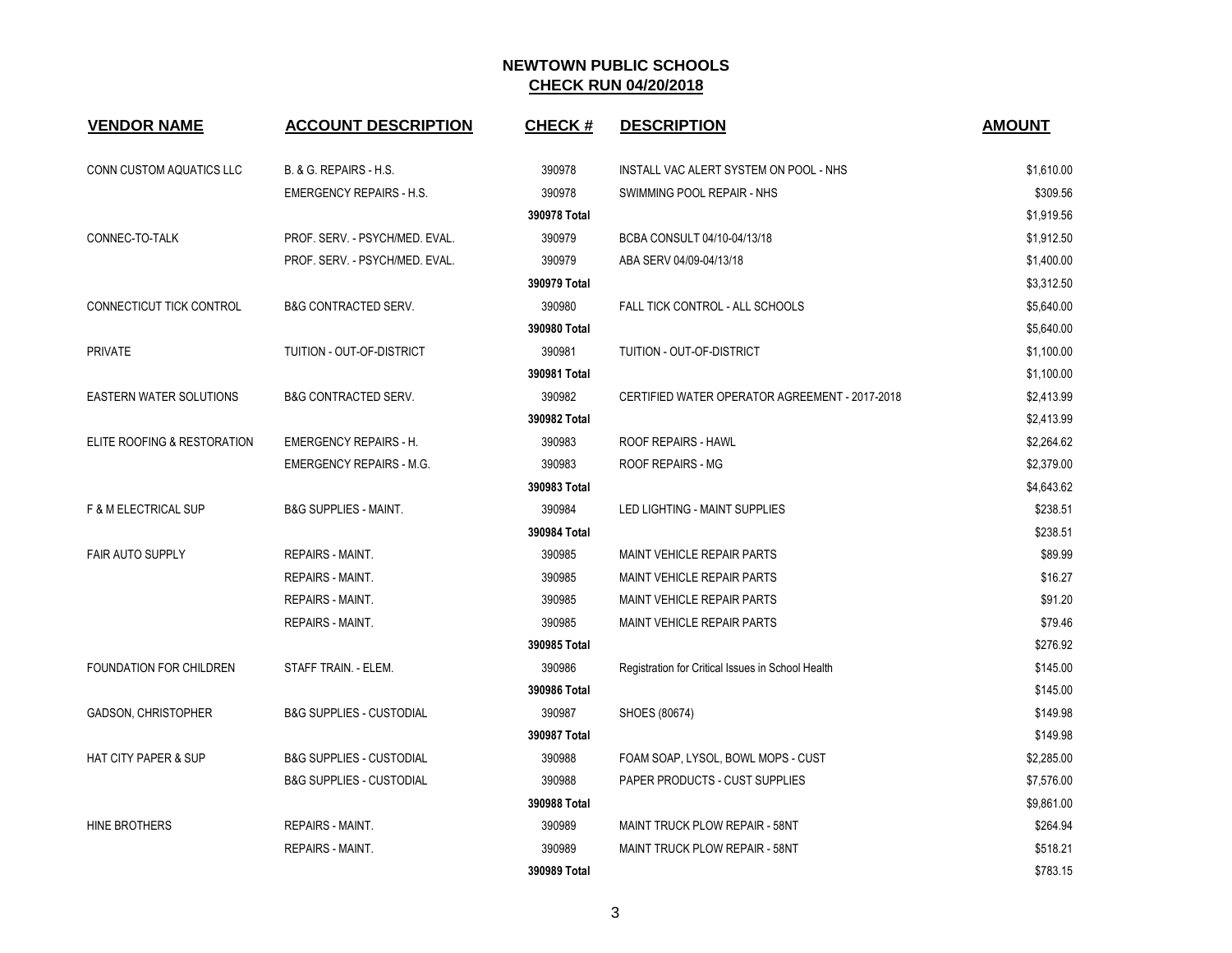| <b>VENDOR NAME</b>            | <b>ACCOUNT DESCRIPTION</b>          | <b>CHECK#</b> | <b>DESCRIPTION</b>                            | <b>AMOUNT</b> |
|-------------------------------|-------------------------------------|---------------|-----------------------------------------------|---------------|
| <b>HOUGHTON MIFFLIN COM</b>   | INSTR. SUPPLIES - PSYCH.            | 390990        | WOODCOCK JOHNSON 1V TEST RECORD FORM B        | \$504.20      |
|                               | INSTR. SUPPLIES - PSYCH.            | 390990        | <b>SHIPPING</b>                               | \$50.44       |
|                               |                                     | 390990 Total  |                                               | \$554.64      |
| HUETTNER, JENNIFER            | INSTR. SUPPLIES - WORLD LANG.       | 390991        | LATIN PINS FOR W.L.                           | \$55.16       |
|                               | MEMBERSHIPS - WORLD LANG.           | 390991        | <b>MEMBERSHIP ACL</b>                         | \$65.00       |
|                               |                                     | 390991 Total  |                                               | \$120.16      |
| HUGH'S MECHANICAL EQUIPMENT   | PROF. SERV. - B. & G.               | 390992        | UNDERGROUND TANK INSPECTIONS (BILLED MONTHLY) | \$1,350.00    |
|                               |                                     | 390992 Total  |                                               | \$1,350.00    |
| <b>HYDRO TECHNOLOGIES LLC</b> | PROF. SERV. - B. & G.               | 390993        | WATER TESTING FOR BACTERIA - HOM 2017-2018    | \$80.00       |
|                               |                                     | 390993 Total  |                                               | \$80.00       |
| ICMA RETIREMENT CORPORATION   | PENSION PLAN                        | 390994        | 4TH QTR. ANNUAL PLAN FEE 2017/18              | \$250.00      |
|                               |                                     | 390994 Total  |                                               | \$250.00      |
| INSTITUTE OF PROFESSIONAL     | PROF. SERV. - PSYCH/MED. EVAL.      | 390995        | PROF. SERV. - PSYCH/MED. EVAL.                | \$10,200.00   |
|                               |                                     | 390995 Total  |                                               | \$10,200.00   |
| LABAS, JEAN                   | TUITION - OUT-OF-DISTRICT           | 390996        | TUITION - OUT-OF-DISTRICT                     | \$332.50      |
|                               | <b>TUTORS - HOMEBOUND</b>           | 390996        | TUTORS - HOMEBOUND                            | \$261.25      |
|                               |                                     | 390996 Total  |                                               | \$593.75      |
| LYNCH, JIM                    | <b>B&amp;G SUPPLIES - CUSTODIAL</b> | 390997        | SHOES (80674)                                 | \$150.00      |
|                               |                                     | 390997 Total  |                                               | \$150.00      |
| MAGNAKLEEN SERVICES LLC       | <b>B&amp;G SUPPLIES - CUSTODIAL</b> | 390998        | MOP / RUG SERVICE (ALL SCHOOLS) 2017-2018     | \$130.00      |
|                               | <b>B&amp;G SUPPLIES - CUSTODIAL</b> | 390998        | MOP / RUG SERVICE (ALL SCHOOLS) 2017-2018     | \$166.50      |
|                               | <b>B&amp;G SUPPLIES - CUSTODIAL</b> | 390998        | MOP / RUG SERVICE (ALL SCHOOLS) 2017-2018     | \$201.00      |
|                               | <b>B&amp;G SUPPLIES - CUSTODIAL</b> | 390998        | MOP / RUG SERVICE (ALL SCHOOLS) 2017-2018     | \$48.50       |
|                               | <b>B&amp;G SUPPLIES - CUSTODIAL</b> | 390998        | MOP / RUG SERVICE (ALL SCHOOLS) 2017-2018     | \$26.00       |
|                               | <b>B&amp;G SUPPLIES - CUSTODIAL</b> | 390998        | MOP / RUG SERVICE (ALL SCHOOLS) 2017-2018     | \$36.00       |
|                               | <b>B&amp;G SUPPLIES - CUSTODIAL</b> | 390998        | MOP / RUG SERVICE (ALL SCHOOLS) 2017-2018     | \$18.00       |
|                               | <b>B&amp;G SUPPLIES - CUSTODIAL</b> | 390998        | MOP / RUG SERVICE (ALL SCHOOLS) 2017-2018     | \$130.00      |
|                               | <b>B&amp;G SUPPLIES - CUSTODIAL</b> | 390998        | MOP / RUG SERVICE (ALL SCHOOLS) 2017-2018     | \$166.50      |
|                               | <b>B&amp;G SUPPLIES - CUSTODIAL</b> | 390998        | MOP / RUG SERVICE (ALL SCHOOLS) 2017-2018     | \$201.00      |
|                               | <b>B&amp;G SUPPLIES - CUSTODIAL</b> | 390998        | MOP / RUG SERVICE (ALL SCHOOLS) 2017-2018     | \$48.50       |
|                               | <b>B&amp;G SUPPLIES - CUSTODIAL</b> | 390998        | MOP / RUG SERVICE (ALL SCHOOLS) 2017-2018     | \$26.00       |
|                               | <b>B&amp;G SUPPLIES - CUSTODIAL</b> | 390998        | MOP / RUG SERVICE (ALL SCHOOLS) 2017-2018     | \$36.00       |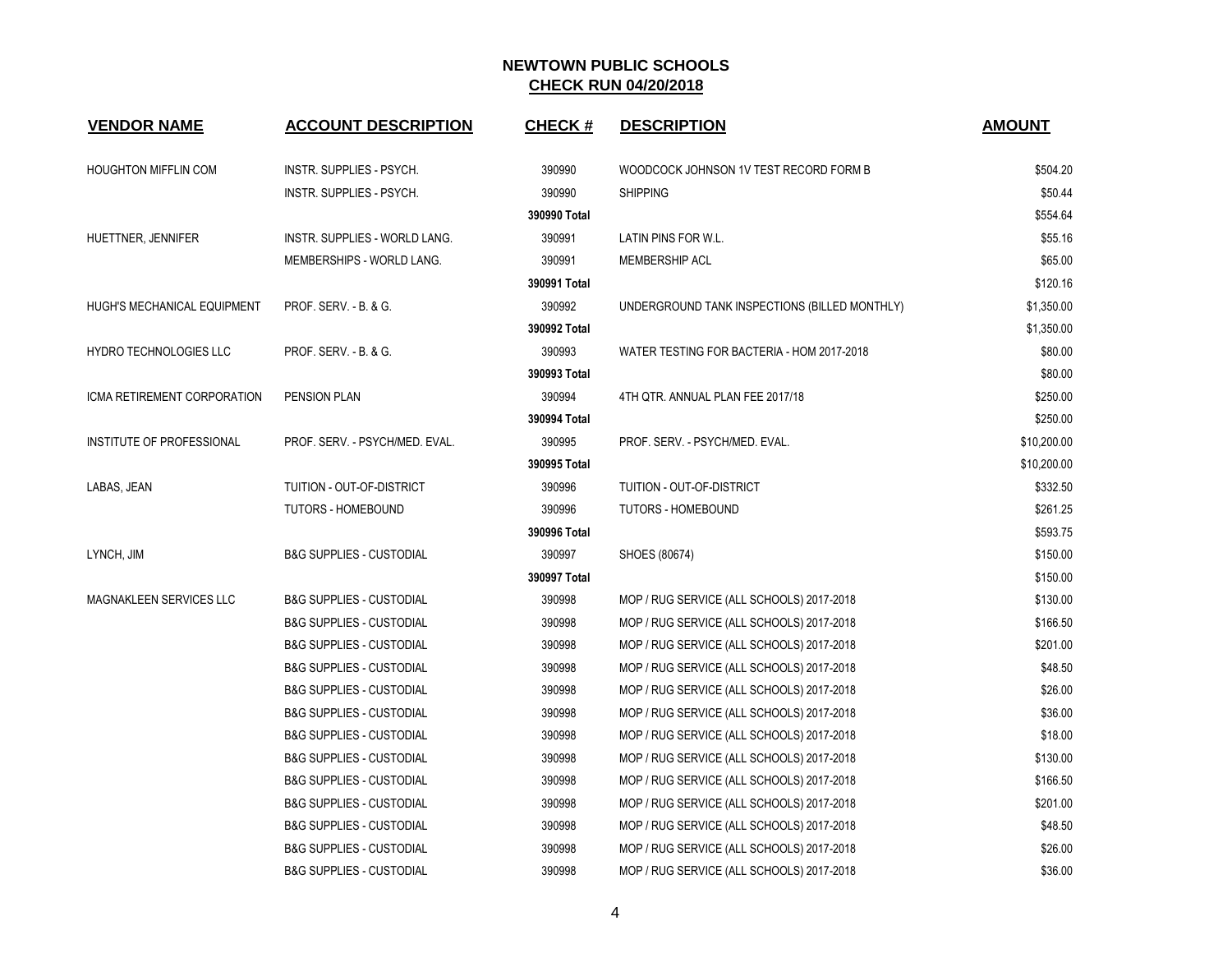| <b>VENDOR NAME</b>      | <b>ACCOUNT DESCRIPTION</b>          | <b>CHECK#</b> | <b>DESCRIPTION</b>                        | <b>AMOUNT</b> |
|-------------------------|-------------------------------------|---------------|-------------------------------------------|---------------|
| MAGNAKLEEN SERVICES LLC | <b>B&amp;G SUPPLIES - CUSTODIAL</b> | 390998        | MOP / RUG SERVICE (ALL SCHOOLS) 2017-2018 | \$18.00       |
|                         | <b>B&amp;G SUPPLIES - CUSTODIAL</b> | 390998        | MOP / RUG SERVICE (ALL SCHOOLS) 2017-2018 | \$130.00      |
|                         | <b>B&amp;G SUPPLIES - CUSTODIAL</b> | 390998        | MOP / RUG SERVICE (ALL SCHOOLS) 2017-2018 | \$166.50      |
|                         | <b>B&amp;G SUPPLIES - CUSTODIAL</b> | 390998        | MOP / RUG SERVICE (ALL SCHOOLS) 2017-2018 | \$201.00      |
|                         | <b>B&amp;G SUPPLIES - CUSTODIAL</b> | 390998        | MOP / RUG SERVICE (ALL SCHOOLS) 2017-2018 | \$48.50       |
|                         | <b>B&amp;G SUPPLIES - CUSTODIAL</b> | 390998        | MOP / RUG SERVICE (ALL SCHOOLS) 2017-2018 | \$26.00       |
|                         | <b>B&amp;G SUPPLIES - CUSTODIAL</b> | 390998        | MOP / RUG SERVICE (ALL SCHOOLS) 2017-2018 | \$36.00       |
|                         | <b>B&amp;G SUPPLIES - CUSTODIAL</b> | 390998        | MOP / RUG SERVICE (ALL SCHOOLS) 2017-2018 | \$47.15       |
|                         | <b>B&amp;G SUPPLIES - CUSTODIAL</b> | 390998        | MOP / RUG SERVICE (ALL SCHOOLS) 2017-2018 | \$60.65       |
|                         | <b>B&amp;G SUPPLIES - CUSTODIAL</b> | 390998        | MOP / RUG SERVICE (ALL SCHOOLS) 2017-2018 | \$33.80       |
|                         | <b>B&amp;G SUPPLIES - CUSTODIAL</b> | 390998        | MOP / RUG SERVICE (ALL SCHOOLS) 2017-2018 | \$21.50       |
|                         | <b>B&amp;G SUPPLIES - CUSTODIAL</b> | 390998        | MOP / RUG SERVICE (ALL SCHOOLS) 2017-2018 | \$30.65       |
|                         | <b>B&amp;G SUPPLIES - CUSTODIAL</b> | 390998        | MOP / RUG SERVICE (ALL SCHOOLS) 2017-2018 | \$28.25       |
|                         | <b>B&amp;G SUPPLIES - CUSTODIAL</b> | 390998        | MOP / RUG SERVICE (ALL SCHOOLS) 2017-2018 | \$109.70      |
|                         | <b>B&amp;G SUPPLIES - CUSTODIAL</b> | 390998        | MOP / RUG SERVICE (ALL SCHOOLS) 2017-2018 | \$47.15       |
|                         | <b>B&amp;G SUPPLIES - CUSTODIAL</b> | 390998        | MOP / RUG SERVICE (ALL SCHOOLS) 2017-2018 | \$60.65       |
|                         | <b>B&amp;G SUPPLIES - CUSTODIAL</b> | 390998        | MOP / RUG SERVICE (ALL SCHOOLS) 2017-2018 | \$33.80       |
|                         | <b>B&amp;G SUPPLIES - CUSTODIAL</b> | 390998        | MOP / RUG SERVICE (ALL SCHOOLS) 2017-2018 | \$21.50       |
|                         | <b>B&amp;G SUPPLIES - CUSTODIAL</b> | 390998        | MOP / RUG SERVICE (ALL SCHOOLS) 2017-2018 | \$30.65       |
|                         | <b>B&amp;G SUPPLIES - CUSTODIAL</b> | 390998        | MOP / RUG SERVICE (ALL SCHOOLS) 2017-2018 | \$28.25       |
|                         | <b>B&amp;G SUPPLIES - CUSTODIAL</b> | 390998        | MOP / RUG SERVICE (ALL SCHOOLS) 2017-2018 | \$109.70      |
|                         | <b>B&amp;G SUPPLIES - CUSTODIAL</b> | 390998        | MOP / RUG SERVICE (ALL SCHOOLS) 2017-2018 | \$47.15       |
|                         | <b>B&amp;G SUPPLIES - CUSTODIAL</b> | 390998        | MOP / RUG SERVICE (ALL SCHOOLS) 2017-2018 | \$60.65       |
|                         | <b>B&amp;G SUPPLIES - CUSTODIAL</b> | 390998        | MOP / RUG SERVICE (ALL SCHOOLS) 2017-2018 | \$33.80       |
|                         | <b>B&amp;G SUPPLIES - CUSTODIAL</b> | 390998        | MOP / RUG SERVICE (ALL SCHOOLS) 2017-2018 | \$21.50       |
|                         | <b>B&amp;G SUPPLIES - CUSTODIAL</b> | 390998        | MOP / RUG SERVICE (ALL SCHOOLS) 2017-2018 | \$30.65       |
|                         | <b>B&amp;G SUPPLIES - CUSTODIAL</b> | 390998        | MOP / RUG SERVICE (ALL SCHOOLS) 2017-2018 | \$28.25       |
|                         |                                     | 390998 Total  |                                           | \$2,745.40    |
| PRIVATE                 | PROF. SERV. - SP/HEAR.              | 390999        | PROF. SERV. - SP/HEAR.                    | \$800.00      |
|                         |                                     | 390999 Total  |                                           | \$800.00      |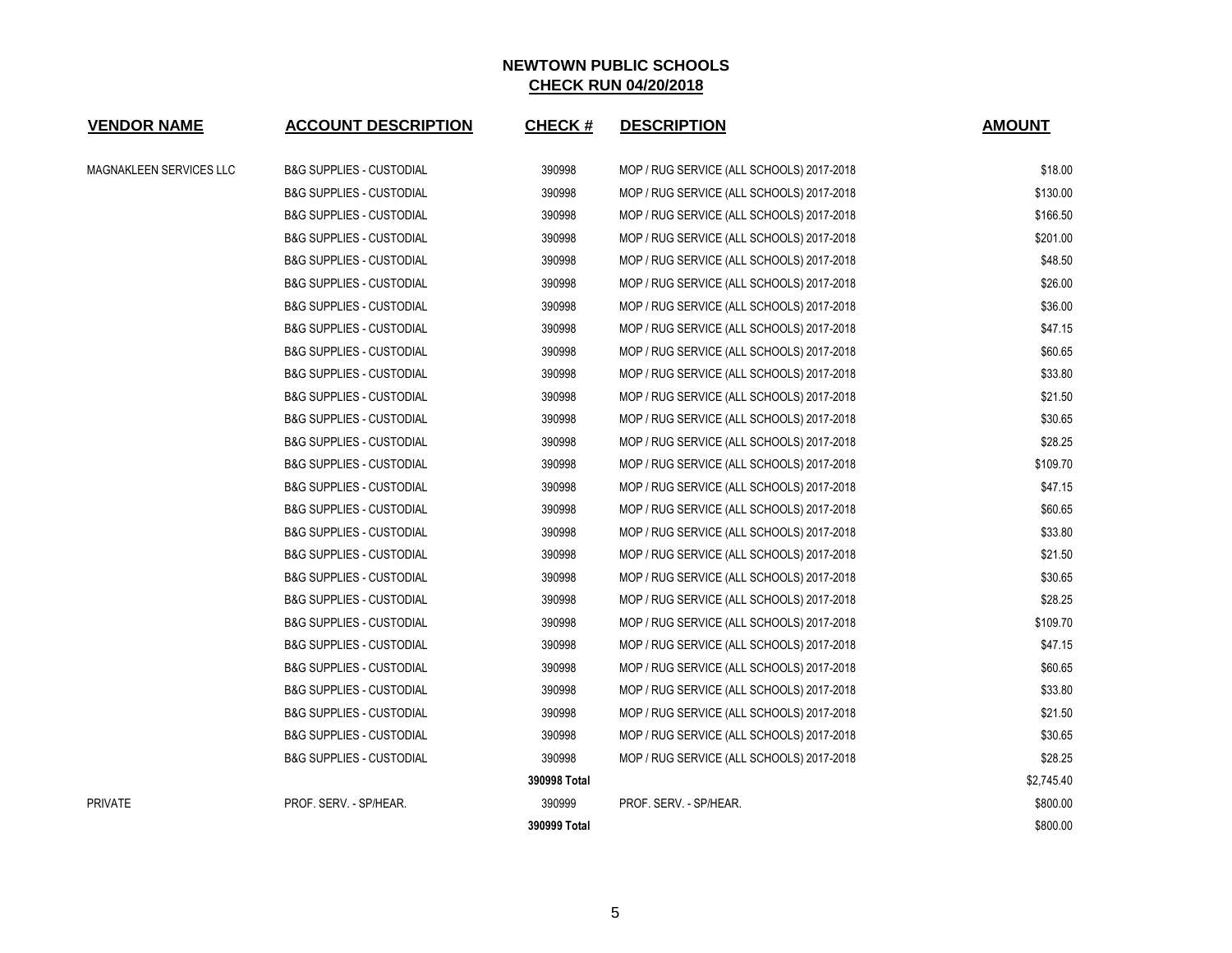| <b>VENDOR NAME</b>         | <b>ACCOUNT DESCRIPTION</b>          | <b>CHECK#</b> | <b>DESCRIPTION</b>                                              | <b>AMOUNT</b> |
|----------------------------|-------------------------------------|---------------|-----------------------------------------------------------------|---------------|
| MASON W.B. INC.            | OFF. SUPPLIES - BUS. SERV.          | 391000        | <b>SUPPLIES 2017/18</b>                                         | \$197.36      |
|                            | OFF. SUPPLIES - BUS. SERV.          | 391000        | <b>WATER 2017/18</b>                                            | \$24.95       |
|                            | OFF. SUPPLIES - BUS. SERV.          | 391000        | COFFEE 2017/18                                                  | \$68.34       |
|                            | INSTR. SUPPLIES - CLASSROOM         | 391000        | Copy Paper, chart markers and liquid glue - no shipping         | \$746.00      |
|                            | INSTR. SUPPLIES - CLASSROOM         | 391000        | Copy Paper, chart markers and liquid glue - no shipping         | \$13.80       |
|                            | INSTR. SUPPLIES - GUIDANCE          | 391000        | BATTERIES AA                                                    | \$11.19       |
|                            |                                     | 391000 Total  |                                                                 | \$1,061.64    |
| <b>MASTRI BUILDERS LLC</b> | <b>EMERGENCY REPAIRS - HOM.</b>     | 391001        | FRONT FAÇADE REPAIR DUE TO BUS DAMAGE - HOM                     | \$2,560.00    |
|                            |                                     | 391001 Total  |                                                                 | \$2,560.00    |
| MEYER WILLIAM B.INC.       | EQUIP RENTAL - B&G                  | 391002        | STORAGE TRAILER - NHS AV EQUIPMENT (BILLED MONTHLY)             | \$775.00      |
|                            |                                     | 391002 Total  |                                                                 | \$775.00      |
| <b>MITCHELL</b>            | FUEL FOR VEHICLES - TRANS.          | 391003        | PROPANE 582.8                                                   | \$693.53      |
|                            |                                     | 391003 Total  |                                                                 | \$693.53      |
| MOORE MEDICAL LLC          | <b>B&amp;G SUPPLIES - CUSTODIAL</b> | 391004        | NON LATEX GLOVES - CUST SUPPLIES                                | \$1,003.20    |
|                            |                                     | 391004 Total  |                                                                 | \$1,003.20    |
| <b>NESS AUTOMOTIVE</b>     | <b>REPAIRS - MAINT.</b>             | 391005        | SHELVES FOR 56NT                                                | \$175.00      |
|                            |                                     | 391005 Total  |                                                                 | \$175.00      |
| NEW ENGLAND SPORTSWEAR     | <b>REPAIRS - SPORTS</b>             | 391006        | Ref Invoice #2554 Replacement & additional girls softball pants | \$952.50      |
|                            |                                     | 391006 Total  |                                                                 | \$952.50      |
| NEWTOWN FOOD SERVICES      | MEDICAL SUPPLIES - H.S.             | 391007        | <b>CRACKERS FOR NURSES OFFICE</b>                               | \$15.00       |
|                            |                                     | 391007 Total  |                                                                 | \$15.00       |
| NEWTOWN HARDWARE           | <b>B&amp;G SUPPLIES - MAINT.</b>    | 391008        | MAINT SUPPLIES 2017-2018                                        | \$11.31       |
|                            | <b>B&amp;G SUPPLIES - MAINT.</b>    | 391008        | MAINT SUPPLIES 2017-2018                                        | \$13.71       |
|                            | <b>B&amp;G SUPPLIES - MAINT.</b>    | 391008        | MAINT SUPPLIES 2017-2018                                        | \$23.17       |
|                            | <b>B&amp;G SUPPLIES - MAINT.</b>    | 391008        | MAINT SUPPLIES 2017-2018                                        | \$80.23       |
|                            | <b>B&amp;G SUPPLIES - MAINT.</b>    | 391008        | MAINT SUPPLIES 2017-2018                                        | \$10.34       |
|                            | <b>B&amp;G SUPPLIES - MAINT.</b>    | 391008        | MAINT SUPPLIES 2017-2018                                        | \$5.12        |
|                            | <b>B&amp;G SUPPLIES - MAINT.</b>    | 391008        | MAINT SUPPLIES 2017-2018                                        | \$3.14        |
|                            | <b>B&amp;G SUPPLIES - MAINT.</b>    | 391008        | MAINT SUPPLIES 2017-2018                                        | \$5.39        |
|                            | <b>B&amp;G SUPPLIES - MAINT.</b>    | 391008        | MAINT SUPPLIES 2017-2018                                        | \$53.94       |
|                            | <b>B&amp;G SUPPLIES - MAINT.</b>    | 391008        | MAINT SUPPLIES 2017-2018                                        | \$24.14       |
|                            | <b>B&amp;G SUPPLIES - MAINT.</b>    | 391008        | MAINT SUPPLIES 2017-2018                                        | \$73.76       |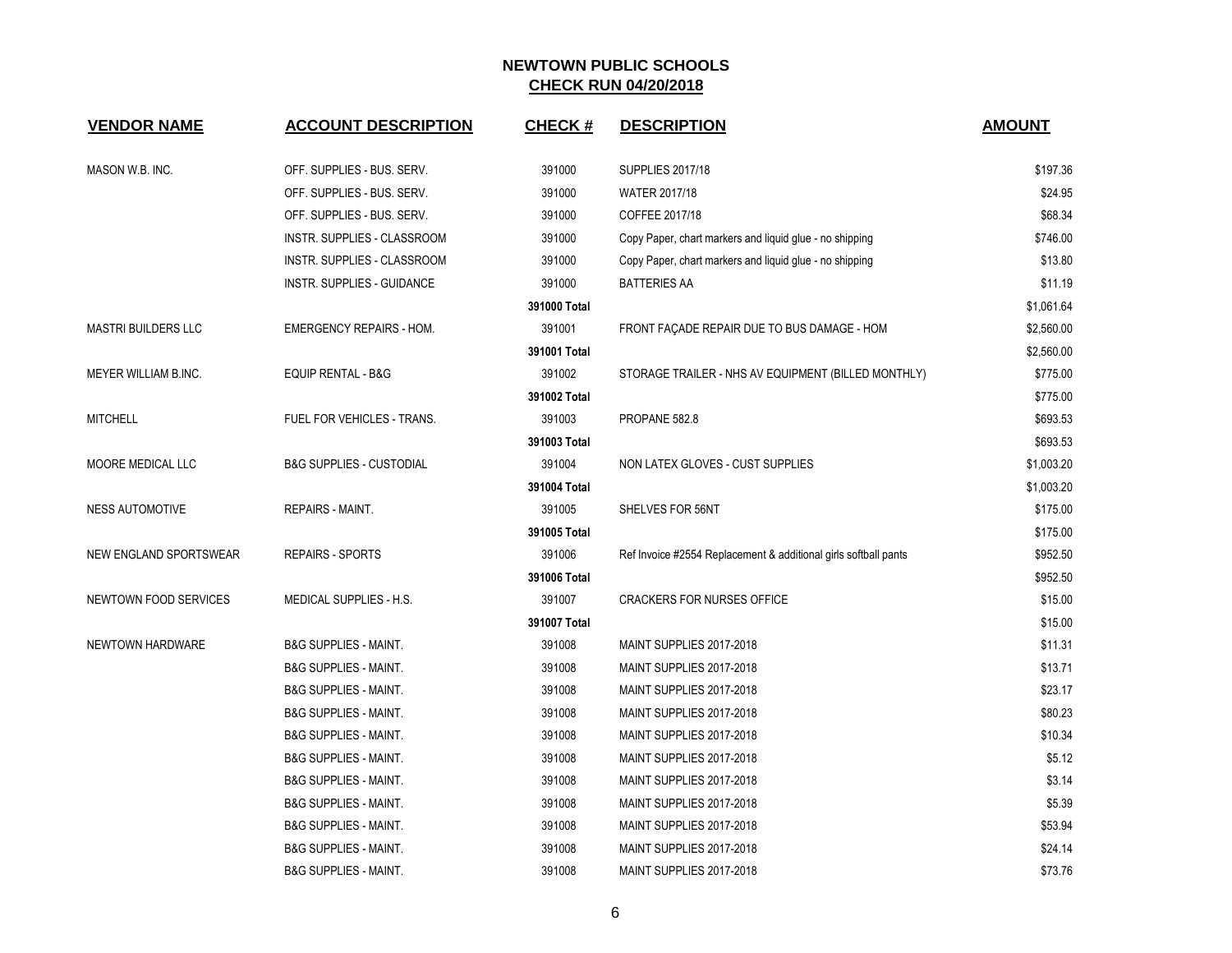| <b>VENDOR NAME</b>        | <b>ACCOUNT DESCRIPTION</b>       | <b>CHECK#</b> | <b>DESCRIPTION</b>                                                | <b>AMOUNT</b> |
|---------------------------|----------------------------------|---------------|-------------------------------------------------------------------|---------------|
| NEWTOWN HARDWARE          | <b>B&amp;G SUPPLIES - MAINT.</b> | 391008        | MAINT SUPPLIES 2017-2018                                          | \$16.26       |
|                           | <b>B&amp;G SUPPLIES - MAINT.</b> | 391008        | MAINT SUPPLIES 2017-2018                                          | \$27.95       |
|                           |                                  | 391008 Total  |                                                                   | \$348.46      |
| NEWTOWN MIDDLE SCHOOL     | OFF. SUPPLIES - ADMIN.           | 391009        | For Professional Development luncheon during Reunification Drill. | \$166.00      |
|                           |                                  | 391009 Total  |                                                                   | \$166.00      |
| NORCOM CT                 | <b>REPAIRS - SECURITY</b>        | 391010        | Repair/Reprogram Motorola XPR7550 Admin Radio                     | \$106.25      |
|                           |                                  | 391010 Total  |                                                                   | \$106.25      |
| NORTHWEST VILLAGE SCHOOL  | TUITION - OUT-OF-DISTRICT        | 391011        | TUITION - OUT-OF-DISTRICT                                         | \$5,433.20    |
|                           |                                  | 391011 Total  |                                                                   | \$5,433.20    |
| NYA SPORTS & FITNESS CENT | <b>INSTR. SUPPLIES - SPORTS</b>  | 391012        | Ref Billing Statement as of 3/14/2018                             | \$450.00      |
|                           | <b>INSTR. SUPPLIES - SPORTS</b>  | 391012        | Ref Billing Statement as of 3/14/2018                             | \$600.00      |
|                           | <b>INSTR. SUPPLIES - SPORTS</b>  | 391012        | Ref Billing Statement as of 3/14/2018                             | \$150.00      |
|                           | <b>INSTR. SUPPLIES - SPORTS</b>  | 391012        | Ref Billing Statement as of 3/14/2018                             | \$450.00      |
|                           |                                  | 391012 Total  |                                                                   | \$1,650.00    |
| PAR INC.                  | INSTR. SUPPLIES - PSYCH.         | 391013        | TEST OF NARRATIVE LANGUAGE ITEM 11182 TNL2                        | \$201.00      |
|                           | INSTR. SUPPLIES - PSYCH.         | 391013        | <b>SHIPPING</b>                                                   | \$20.10       |
|                           |                                  | 391013 Total  |                                                                   | \$221.10      |
| PCM-G                     | INSTR. SUPPLIES - INFO. TECH.    | 391014        | Epson DC-21 Document Camera - Part # 13837423                     | \$489.00      |
|                           | INSTR. SUPPLIES - INFO. TECH.    | 391014        | Quote 52183596985                                                 | \$155.00      |
|                           | INSTR. SUPPLIES - INFO. TECH.    | 391014        | Quote 52183596985                                                 | \$155.00      |
|                           |                                  | 391014 Total  |                                                                   | \$799.00      |
| PRO-ED                    | INSTR. SUPPLIES - PSYCH.         | 391015        | CAS2 EXAMINER RECORD FORM #14307                                  | \$144.00      |
|                           | INSTR. SUPPLIES - PSYCH.         | 391015        | <b>SHIPPING</b>                                                   | \$14.40       |
|                           | INSTR. SUPPLIES - SP. ED. PREK-8 | 391015        | EDMARK READING PROGRAM GROCERY WORDS, COMPLETE KIT                | \$210.00      |
|                           | INSTR. SUPPLIES - SP. ED. PREK-8 | 391015        | EDMARK READING PROGRAM FUNCTIONAL WORDS SERIES                    | \$210.00      |
|                           | INSTR. SUPPLIES - SP. ED. PREK-8 | 391015        | <b>SHIPPING</b>                                                   | \$42.00       |
|                           |                                  | 391015 Total  |                                                                   | \$620.40      |
| SOUTHBURY PRINTING C      | PRINTING - STAFF DEVELOP.        | 391016        | Staff Professional Day Forms 1500 count                           | \$487.91      |
|                           |                                  | 391016 Total  |                                                                   | \$487.91      |
| STEPNEY HARDWARE INC.     | <b>B&amp;G SUPPLIES - MAINT.</b> | 391017        | FOR MAINT SUPPLIES 2017-2018                                      | \$264.91      |
|                           |                                  | 391017 Total  |                                                                   | \$264.91      |